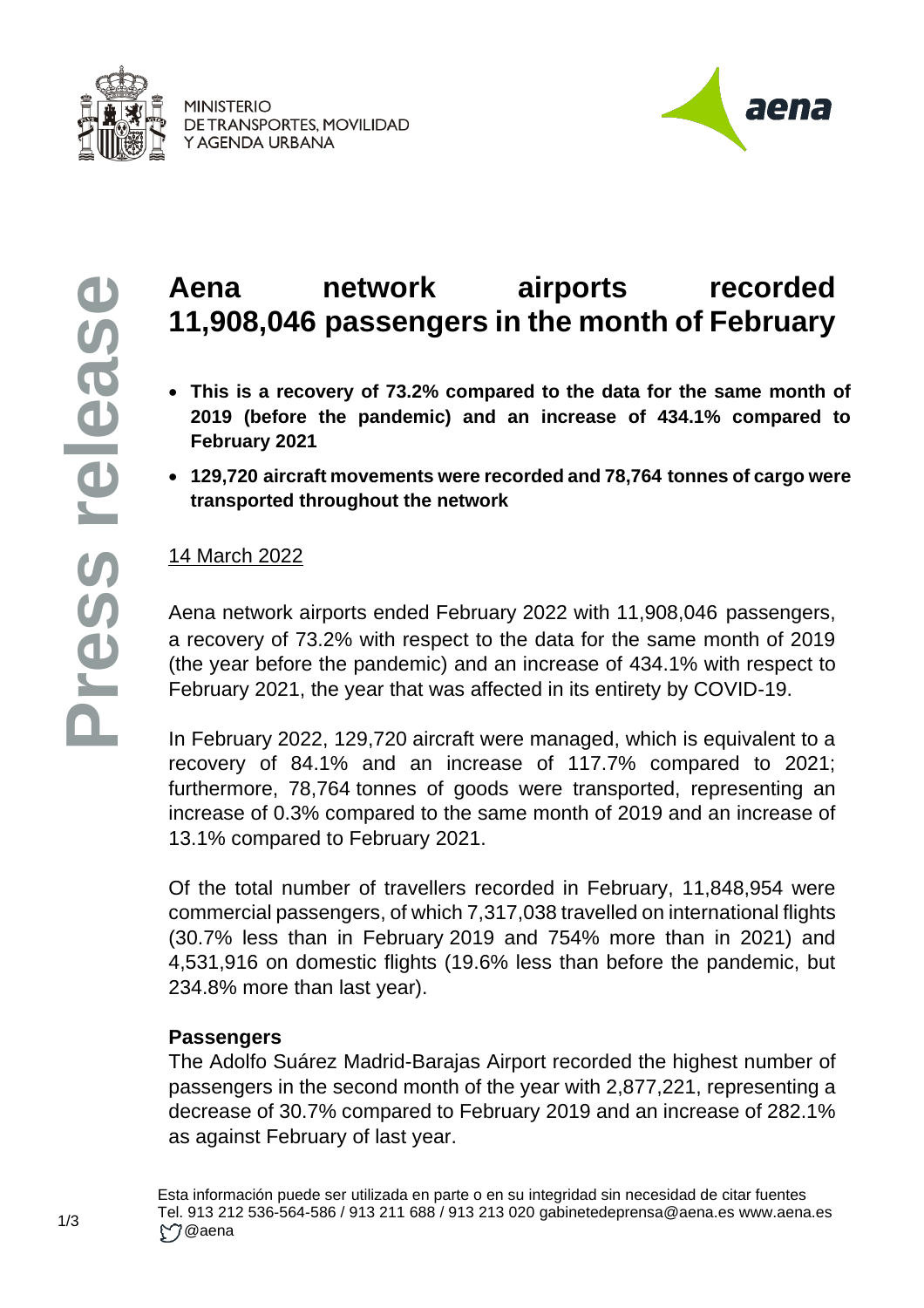It was followed by Barcelona-El Prat Josep Tarradellas Airport with 1,983,298 passengers (-39.3% with respect to 2019 and +591.9% with respect to 2021); Gran Canaria Airport with 889,991, (-20.9% and +385.9%); Málaga-Costa del Sol Airport with 871,474 (-17.2% and +728.6%); Tenerife Sur Airport with 824,123 (-13.6% and +915.2%); Palma de Mallorca Airport with 713,817 (-20.3% and +403.9%); and Alicante-Elche Miguel Hernández Airport with 583,513 passengers, which is 25.5% less compared to the same month of 2019 and 1,447.7% more passengers than those reached in February 2021.

## **Operations**

As for the number of operations, the airport that achieved the highest number of movements in February was Adolfo Suárez Madrid-Barajas Airport, with a total of 22,392 (-25.8% compared to 2019 and +129.9% compared to 2021), followed by Barcelona-El Prat Josep Tarradellas Airport with 15,247 flights (-32.8% and +282.7%); Gran Canaria Airport with 8,674 (-16.3% and +164%); Málaga-Costa del Sol Airport with 7,809 (-4.1% and +255.8%); Palma de Mallorca Airport with 7,004 (-11.7% and +180.9%); and Tenerife Sur Airport with 5,969, which is 0.1% less than in the same month of 2019 and 453.7% higher with respect to February 2021.

#### **Cargo**

With respect to the transport of goods, the airport that recorded the highest cargo traffic was Adolfo Suárez Madrid-Barajas Airport with 44,043 tonnes, which is 6.9% more than in the same month of 2019 and 20.1% higher than in the second month of 2021. It is followed by Barcelona-El Prat Josep Tarradellas Airport with 11,422 tonnes (-7.5% compared to 2019 and +26.8% compared to 2021); Zaragoza Airport, which recorded 11,240 tonnes (-19.6% and -16.5%); and Vitoria Airport with 5,792 tonnes, which is 17.9% more than in the same month of 2019 and 3.7% more than in February 2021.

#### **Cumulative data**

The accumulated figures up to February 2022 reflect a recovery of 67.9% of passenger traffic compared to the same month of 2019 and an increase of 342.3% with respect to the same period of 2021. During the first two months of 2022, 22,311,183 passengers have passed through the Aena network airports, 261,562 aircraft movements were recorded (16.7% less than in 2019 and 116.1% more than in 2021) and 155,495 tonnes of goods